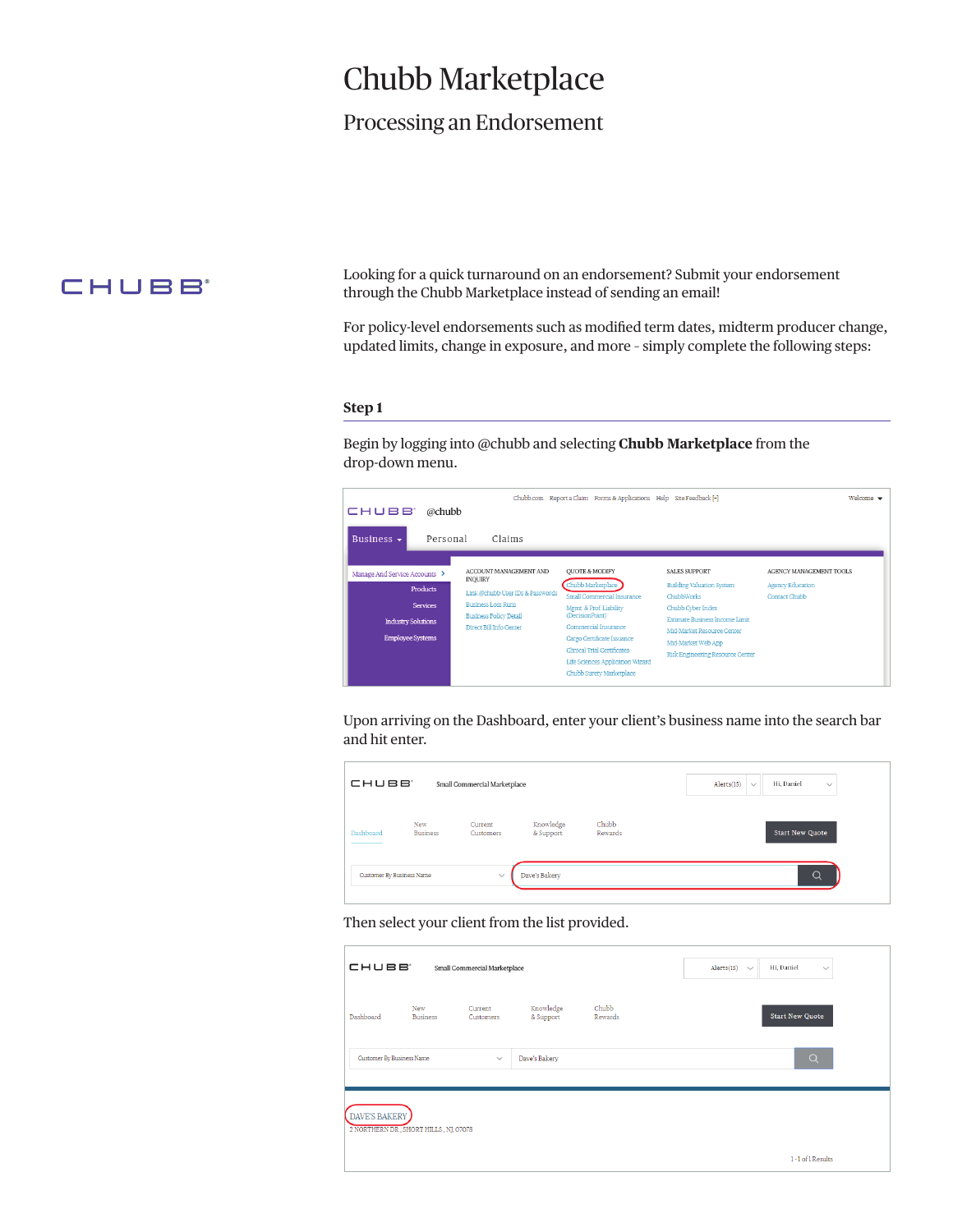# **Step 2**

Once in your client's Customer Profile, expand the policy you would like to make an endorsement to.

| Current Customers > Customer Profile                                                                                      |                                                                                                                                                                                                                                              |
|---------------------------------------------------------------------------------------------------------------------------|----------------------------------------------------------------------------------------------------------------------------------------------------------------------------------------------------------------------------------------------|
| Dave's Bakery<br><b>CUSTOMER NAME: John Smith</b>                                                                         | This is my Customer<br><b>D</b>                                                                                                                                                                                                              |
| <b>Account Activity</b><br>DATE<br><b>ACTIVITY</b><br>1/7/20 New Policy Issued: Work Comp<br>1/7/20 New Policy Issued:BOP | <b>Account Actions</b><br>• View Pending New Quotes<br>• View Upcoming Renewals ><br>• View Endorsement Requests ><br>- Make a Policy Endorsement $\rightarrow$<br>• Manage Claims ><br>• Invite Customers or View Registered<br>Customers > |
| $\beta$<br>Contact Information                                                                                            |                                                                                                                                                                                                                                              |
| $\mathbf{\hat{s}}$<br><b>Billing Details</b>                                                                              | View all billing details $\rightarrow$                                                                                                                                                                                                       |
| 0<br>Worker's Compensation Policy # 000000000000<br>EFFECTIVE DATE: 1/7/20<br>EXPIRATION DATE: 1/7/21                     |                                                                                                                                                                                                                                              |
| Ť<br>Business Owner's Policy #000000000000<br><b>EXPIRATION DATE: 1/7/21</b><br>EFFECTIVE DATE: 1/7/20                    |                                                                                                                                                                                                                                              |

# Then select **Make a Policy Endorsement**.

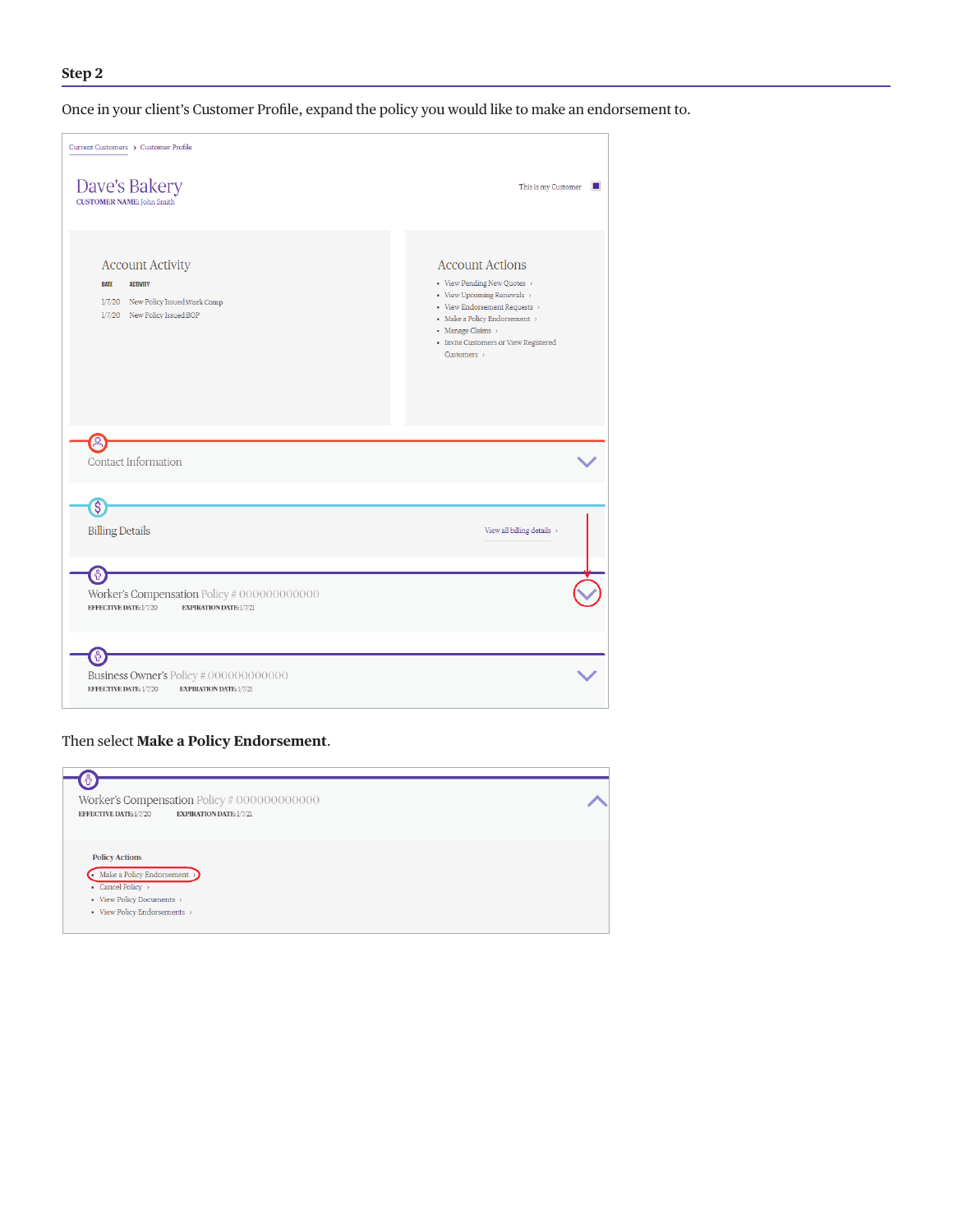# **Step 3**

Lastly, fill out all required fields such as **Endorsement Type**, **Additional Endorsement Details**, and **Effective Date**. You also have the option to attach relevant documents.

Once completed, select **Submit**.

| <b>CHUBB</b><br>Small Commercial Marketplace                  |                                                                        |                                                      |                                                                          |                                                 |  |
|---------------------------------------------------------------|------------------------------------------------------------------------|------------------------------------------------------|--------------------------------------------------------------------------|-------------------------------------------------|--|
| Policy Endorsement                                            |                                                                        |                                                      |                                                                          | <b>Return to Customer Profile</b>               |  |
| Tell us more about the revision to your<br>customer's policy. |                                                                        |                                                      |                                                                          | *All fields are required unless otherwise noted |  |
|                                                               |                                                                        |                                                      |                                                                          |                                                 |  |
| <b>BUSINESS NAME</b><br>DAVE'S BAKERY                         |                                                                        | <b>POLICY NUMBER</b><br>WorkersComp - # 000000000000 | <b>PRIMARY INSURED ADDRESS</b><br>2 NORTHERN DR<br>SHORT HILLS, NJ 07078 |                                                 |  |
| <b>ENDORSEMENT TYPE</b>                                       |                                                                        |                                                      | n                                                                        |                                                 |  |
| Select One                                                    |                                                                        |                                                      |                                                                          |                                                 |  |
| <b>ADDITIONAL ENDORSEMENT DETAILS</b>                         |                                                                        |                                                      |                                                                          |                                                 |  |
|                                                               | Please tell us more about the endorsement being applied to the policy. |                                                      |                                                                          |                                                 |  |
| <b>ENDORSEMENT EFFECTIVE DATE</b>                             |                                                                        |                                                      |                                                                          |                                                 |  |
| mm/dd/yyyy                                                    | 雦                                                                      |                                                      |                                                                          |                                                 |  |
| <b>ATTACHMENTS</b>                                            |                                                                        |                                                      |                                                                          |                                                 |  |
|                                                               | Please include any relevant documents for this endorsement. (optional) |                                                      |                                                                          |                                                 |  |
| Select & Upload                                               |                                                                        |                                                      |                                                                          |                                                 |  |
|                                                               |                                                                        |                                                      |                                                                          |                                                 |  |
|                                                               |                                                                        | Submit                                               |                                                                          |                                                 |  |

Once your endorsement has been submitted, you will receive the following confirmation: